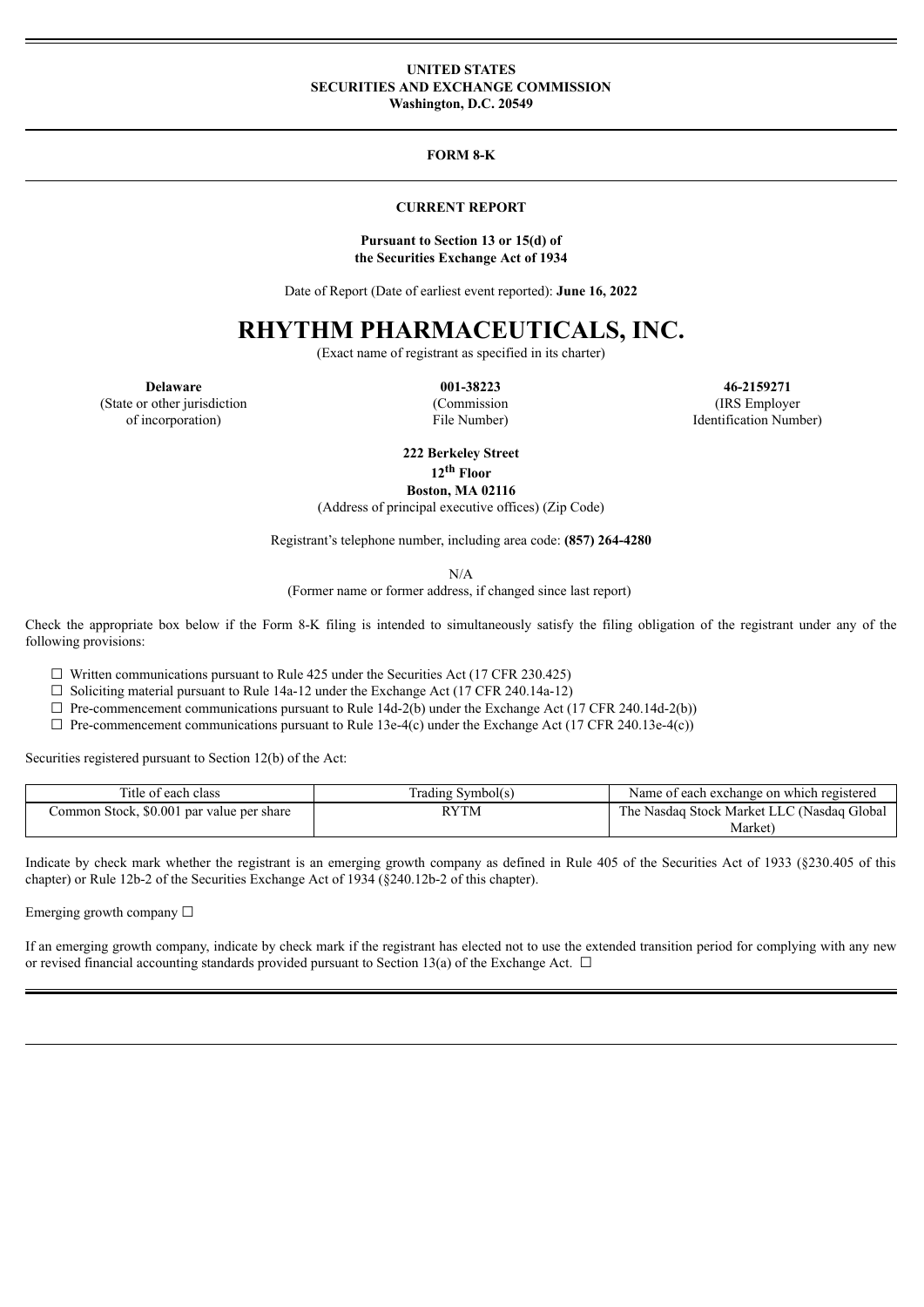### **Item 1.01. Entry into a Material Definitive Agreement.**

On June 16, 2022, Rhythm Pharmaceuticals, Inc. (the "Company") entered into a Revenue Interest Financing Agreement (the "Agreement") with entities managed by HealthCare Royalty Management, LLC (collectively, the "Investors"). Pursuant to the Agreement and subject to customary closing conditions, the Investors have agreed to pay the Company an aggregate investment amount of up to \$100.0 million (the "Investment Amount"). Under the terms of the Agreement, \$37.5 million of the Investment Amount will be funded promptly after U.S. Food and Drug Administration approval of IMCIVREE (setmelanotide) in Bardet-Biedl Syndrome ("BBS"), an additional \$37.5 million of the Investment Amount will be funded fifteen business days after IMCIVREE receives European Medicines Agency approval in BBS, and the remaining \$25.0 million of the Investment Amount will be funded forty-five business days following achievement of a specified amount of cumulative net sales of IMCIVREE between July 1, 2022 and September 30, 2023.

As consideration for the Investment Amount and pursuant to the Agreement, the Company has agreed to pay the Investors a tiered royalty on annual net revenues of the Company, including worldwide net product sales and upfront payments and milestones (the "Revenue Interests"). The applicable tiered percentage will initially be 11.5% on annual net revenues up to \$125 million, 7.5% on annual net revenues of between \$125 million and \$300 million and 2.5% on annual net revenues exceeding \$300 million. If the Investors have not received cumulative minimum payments from the Company equal to 60% of the amount funded by the Investors to date by March 31, 2027 or 120% of the amount funded by the Investors to date by March 31, 2029, the Company must make a cash payment immediately following each applicable date to the Investors sufficient to gross the Investors up to such minimum amounts after giving full consideration of the cumulative amounts paid to the Investors by the Company through each date. The net revenue thresholds described above are not to be interpreted as financial guidance or projections for future net revenues of the Company.

The Investors' rights to receive the Revenue Interests will terminate on the date on which the Investors have received payments equal to a certain percentage of the funded portion of the Investment Amount including the aggregate of all payments made to the Investors as of such date (each percentage tier, the "Hard Cap"), unless the Agreement is earlier terminated. The total Revenue Interests payable by the Company to the Investors is capped between 185% and 250% of the Investment Amount paid to the Company, dependent on the aggregate royalty paid between 2028 and 2032. If a change of control of the Company occurs, the Investors may accelerate payments due under the Agreement up to the Hard Cap plus any other obligations payable under the Agreement.

The Agreement includes customary events of default upon the occurrence of enumerated events, including non-payment of Revenue Interests, failure to perform specified covenants, the occurrence of insolvency proceedings, certain judgments and certain cross-defaults or certain revocations of the Agreement and the related transaction documents. In addition, the Agreement contains various representations and warranties, information rights, nonfinancial covenants, indemnification obligations and other provisions that are customary for a transaction of this nature. Upon the occurrence of an event of default, the Investors may accelerate payments due under the Agreement up to the Hard Cap plus any other obligations payable under the Agreement. Upon the occurrence of certain material adverse events or the material breach of certain representations and warranties, which will not be considered events of default, the Investors may elect to terminate the Agreement and require the Company to make payments to the Investors equal to the funded portion of the Investment Amount, minus payments received by the Investors in respect of the Revenue Interests, plus a specified annual rate of return. The Company's obligations under the Agreement will be secured by a first priority perfected security interest in IMCIVREE and substantially all assets related thereto.

### Item 2.03 Creation of a Direct Financial Obligation or an Obligation under an Off-Balance Sheet Arrangement of a Registrant.

The disclosure set forth in Item 1.01 is incorporated by reference herein.